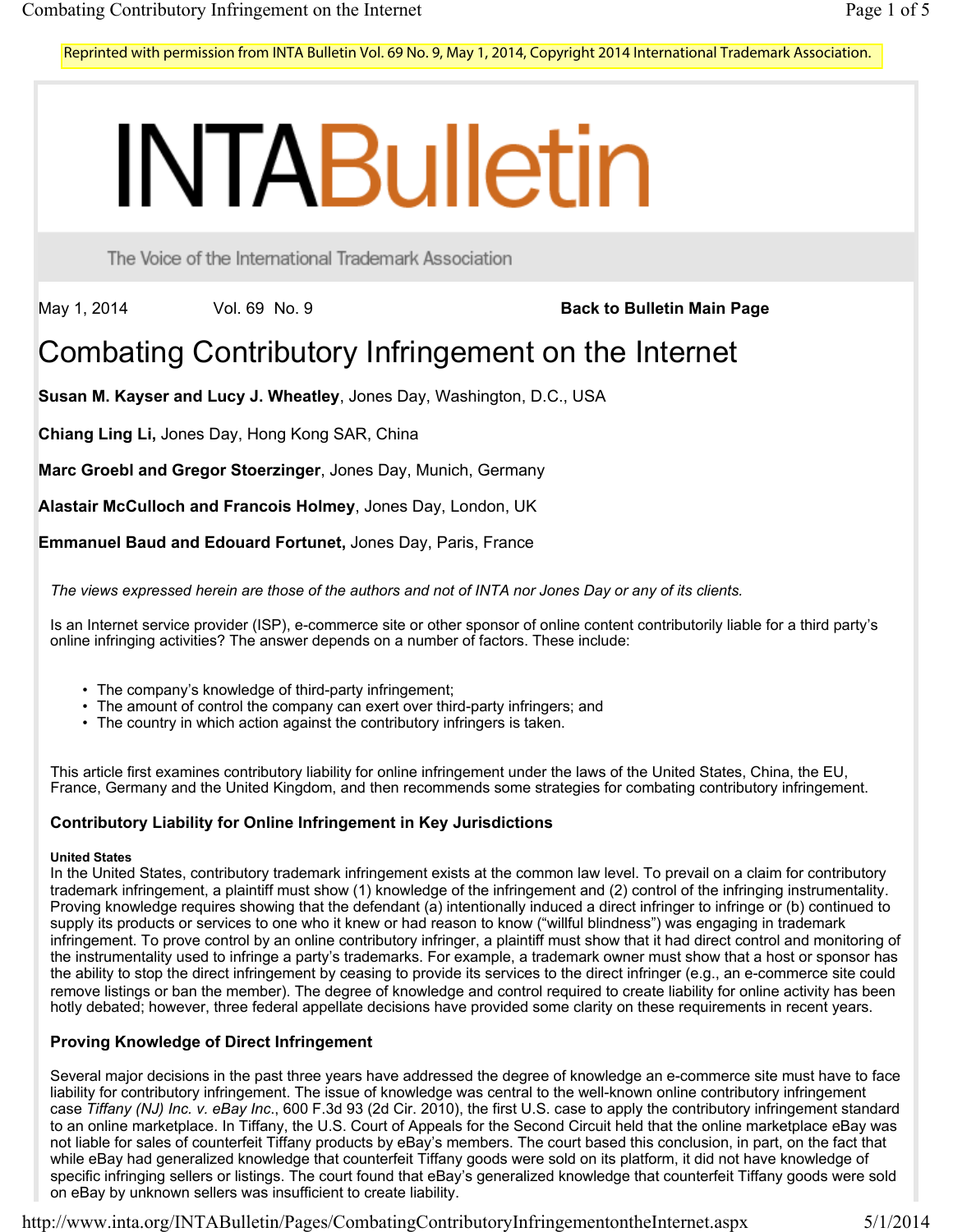After the *Tiffany* decision, it was unclear whether U.S. courts would require brand owners to show knowledge of infringement by proving that formal take-down notices were submitted for each instance of direct infringement. The Ninth Circuit's decision in *Louis Vuitton Malletier, S.A. v. Akanoc Solutions, Inc*., 658 F.3d 936 (9th Cir. 2011), clarified that a brand owner asserting contributory trademark infringement claims can show that an alleged contributory infringer has provided its services with actual or constructive knowledge that the users of its services are engaging in trademark infringement. Akanoc involved an ISP that hosted websites selling counterfeit goods. *Akanoc* did not follow *Tiffany*'s focus on knowledge of specific infringing listings, although the plaintiff in *Akanoc* also sent formal take-down notices with respect to specific infringing websites. The Ninth Circuit further clarified that a brand owner does not need to prove that a defendant intended to assist counterfeiting.

In *Chloe SAS v. Sawabeh Information Services Co*., No. 2:11-cv-04147-GAF-MAN, 2013 BL 286656 (C.D. Cal. Oct. 8, 2013)), a U.S. district court in California applied the *Akanoc* standard, noting that intent could be imputed as a result of a knowing failure to prevent infringing actions. Six luxury brands sued an online B2B marketplace, TradeKey.com, for contributory infringement, alleging that TradeKey.com actively promoted and facilitated the sale of counterfeits in bulk by its members. Although the brands did not send any formal take-down notices, the court held that the B2B website was liable for contributory infringement on a motion for summary judgment, finding that it operated a virtual "swap meet" where it knowingly allowed members to engage in wholesaling of counterfeit goods.

Similarly, in *1-800 Contacts, Inc. v. Lens.com, Inc.*, 722 F.3d 1229 (10th Cir. 2013), the U.S. Court of Appeals for the Tenth Circuit held that "knowledge" did not necessarily require knowledge of specific acts of direct infringement. The appellate court ruled that a company could be liable for the actions of its affiliate that directly infringed a competitor's trademark. The affiliate posted advertisements online using the competitor's trademark. The company argued that it could not be liable for its affiliate's actions because it had thousands of affiliates and it did not know for several months which specific affiliate was infringing. The court rejected this argument, holding that where the company could have stopped the infringement by sending a blast email to all its affiliates, lack of knowledge as to which specific affiliate had infringed did not preclude liability for contributory infringement. "When modern technology enables one to communicate easily and effectively with an infringer without knowing the infringer's specific identity, there is no reason for a rigid line requiring knowledge of that identity." Id. at 1254.

Looking at these cases in total, knowledge sufficient for liability for contributory infringement depends on the type of infringing activity, the nature of the services used by the direct infringer and provided by the online provider, and the online provider's control over those services. Liability is not necessarily conditioned on whether the brand owner followed a formal notice and take-down procedure.

#### **Control over the Instrumentality Used to Infringe**

In the online contributory infringement cases discussed above, an evaluation of the "control" element helps to explain the type of knowledge required and the ultimate finding as to liability. The ease and ability of the online provider or have played a major role in all the decisions against alleged contributory infringers.

In *Akanoc*, the Ninth Circuit upheld a jury's finding that the web hosting company was liable for contributory infringement where some of the websites it hosted sold counterfeit goods. The court reasoned that the web host could unquestionably "pull the plug" by ceasing to provide its services and servers to the infringing websites, which would in turn stop the infringement. Chloe further emphasized the service provider's ability to control infringement, finding that factual evidence that the website monitored and controlled the member listings by preventing changes and optimizing listings amounted to sufficient "control" under Akanoc. Chloe, 2013 BL 286656, at \*7-9.

In *Tiffany*, the court emphasized that eBay had invested over \$20 million a year on anticounterfeiting efforts, that eBay had an established notice and take-down procedure that promptly removed infringing listings and that eBay had taken affirmative steps to identify and remove illegitimate Tiffany goods. The implication was that there was no feasible way that eBay could further "control" the infringement on its platform beyond the efforts it was already taking, without specific knowledge of which particular listings were infringing or would infringe in the future.

The *1-800 Contacts* decision arguably synthesized the holdings in *Tiffany* and *Akanoc* as to the amount of "control" over the infringement required to show liability. In *1-800 Contacts*, the defendant, Lens.com, argued that it did not know which of its affiliates were infringing. The court found, however, that the fact that the defendant had a simple and inexpensive way to control the infringement undercut its argument that it lacked the specific knowledge to be liable for contributory infringement.

The three cases discussed above indicate that, in practice, proving the control element for online contributory infringement may be highly dependent on a showing of an alleged contributory infringer's practical ability, and affirmative steps taken, to detect and stop infringement. Defendants that can show, as in Tiffany v. eBay, extensive efforts to prevent infringement may be found not to have the requisite knowledge or ability necessary to control the infringement. On the other hand, defendants that could take simple affirmative steps to stop infringement, but fail to do so, cannot escape liability by professing ignorance as to the identities of individual infringers.

The cases above also indicate the scope of activities that may subject a party to liability for online contributory infringement. In the United States, any company that facilitates the provision of online content by a third party, whether as an ISP, through ecommerce websites or by simple online advertising, may ultimately be held responsible for the third party's infringing activities.

#### **China**

Under Chinese law, a website or ISP is contributorily liable for a third party's online trademark infringing activities as long as it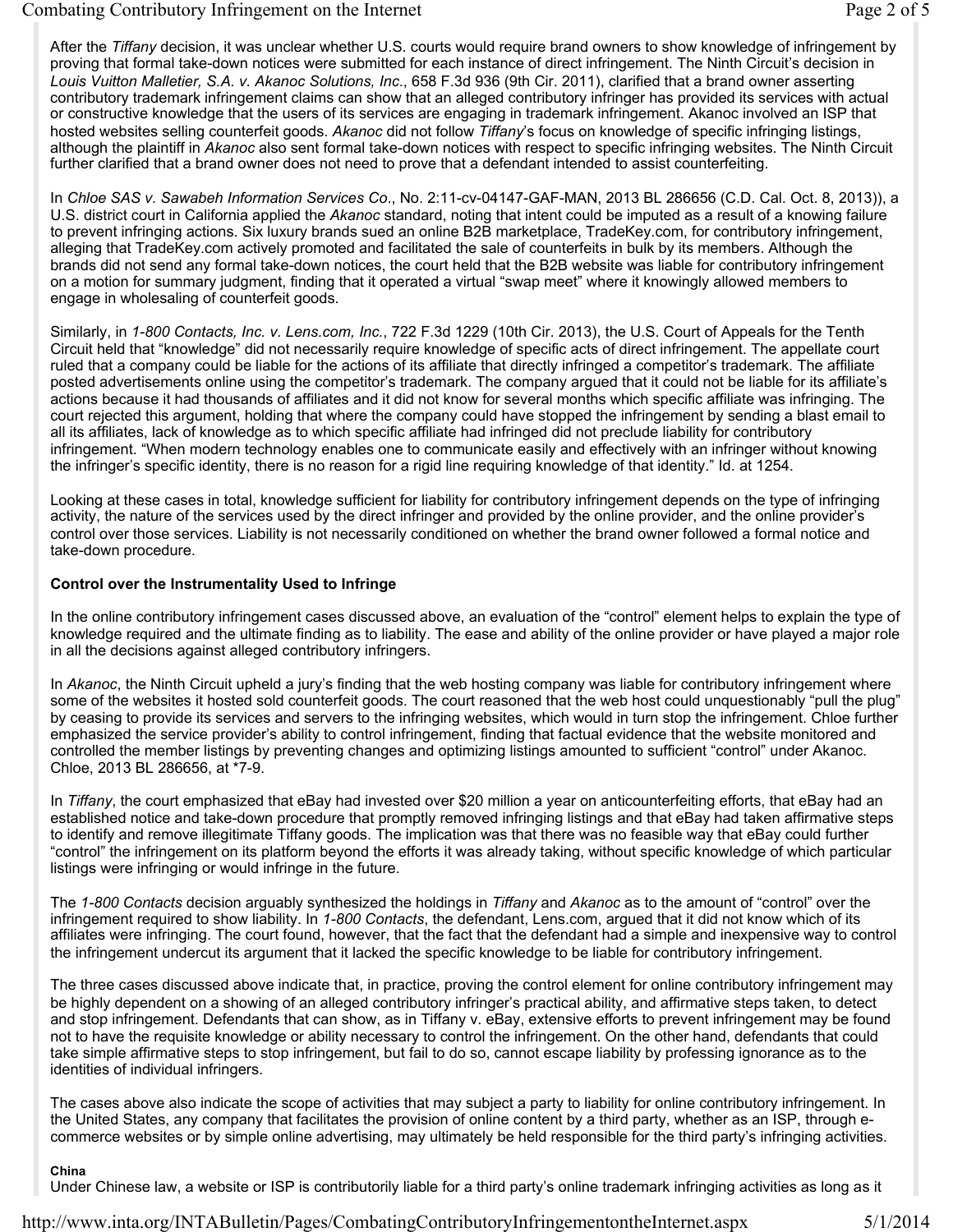#### Combating Contributory Infringement on the Internet Page 3 of 5

has actual or constructive knowledge of the third party's infringement.

Article 36 of the People's Republic of China Infringement Law provides that if an ISP is aware of infringement by a user of its network but does not take necessary measures, the ISP is jointly liable with the user.

Article 50(2) of the Implementing Regulations of the People's Republic of China Trademark Law provides that facilitating trademark infringement by a third party constitutes infringement.

Article 24 of the Provisional Measures Governing Activities in e-Commerce and Related Services provides that ISPs must take measures to protect, among other things, trademarks and trade names, and should take actions as required by the People's Republic of China Infringement Law when presented with evidence of infringement by their users.

The most famous case is Yinian (Shanghai) Fashion Trading Co., Ltd. v. Zhejiang Taobao Network Co., Ltd & Du Guofa. Taobao is one of the largest e-commerce sites, if not the largest e-commerce site, in China. It is akin to a Chinese version of eBay. Du Guofa opened shops on Taobao for selling clothing bearing cartoon bear logos that were similar to a registered trademark of Yinian. Taobao closed down the shops after receiving notice from Yinian. However, Yinian commenced a suit, claiming that Taobao should have done more, including blocking the opening by Du Guofa of further infringing shops on Taobao. The trial court and appeal court in Shanghai both agreed that Taobao should have done more and ruled that Taobao was jointly liable with Du Guofa.

#### **European Union**

Generally, European trademark law does not expressly recognize contributory trademark infringement as a theory of liability. However, online marketplaces and ISPs have an obligation under Article 14 of the e-Commerce Directive (Directive 2000/31/EC) to remove or disable access to any infringing information expeditiously upon becoming aware of it. Under the e-Commerce Directive, an intermediary can avoid liability for the information it hosts or stores if, "upon obtaining [actual] knowledge or awareness [of illegal activities], [it] acts expeditiously to remove or to disable access to the information" (Article 14  $(1)(b)$ ).

The Court of Justice of the European Union's (CJEU's) ruling in L'Oréal SA v. eBay International AG (Case C-324/09, [2011] ECR I-6011 (CJEU July 12, 2011)) states that online marketplaces, such as eBay, cannot rely on the hosting defense provided by Article 14(1) where (a) they have taken an active role in the relationship between buyers and sellers or (b) they are "aware of facts or circumstances on the basis of which a diligent economic operator should have identified" an illegal activity and did not act to remove or disable the infringing information (id. para. 120). An online marketplace takes an active role when it "provide[s] assistance which entails, in particular, optimising the presentation of the offers for sale in question or promoting those offers" (id. para. 116). This includes any behavior that goes beyond a neutral or merely technical or administrative position.

According to the CJEU, there are two further ways in which a marketplace operator may be "aware" and thus cannot rely on the described defense: (1) where the operator undertakes reasonable monitoring activities that show infringements and (2) where an operator receives notification of infringements from rights holders and fails to act expeditiously to remove/disable the infringing information. The CJEU confirmed its position in Google v. Louis Vuitton (Joined Cases C-236/08–C-238/08 (CJEU Mar. 23, 2010)), refusing to impose liability on Google for allegedly contributing to the counterfeiting of Louis Vuitton's trademarks by means of its "AdWords" tool.

In addition, in a recent decision rendered on the basis of Directive 2001/29/EC (on copyright and related rights in the information society), the CJEU held that an ISP that allows its customers to access protected subject matter made available to the public on the Internet by a third party may qualify as an intermediary whose services are used to infringe a copyright or related right. (UPC Telekabel Wien GmbH v. Constantin Film Verleih GmbH, Case C-314/12 (CJEU Mar. 27, 2014).) Accordingly, the CJEU ruled that a national court is entitled to grant an injunction aimed at prohibiting the ISP from allowing its customers to access such litigious content. While this decision was copyright-related, it might have an impact on similar situations where the litigious content at stake is violating trademark rights. Indeed, pursuant to Article 11 of the IP Rights Enforcement Directive (Directive 2004/48/EC), "Member States shall … ensure that rightholders are in a position to apply for an injunction against intermediaries whose services are used by a third party to infringe an intellectual property right, without prejudice to Article 8(3) of Directive 2001/29/EC."

It should be noted that decisions by the European courts, such as the CJEU or the General Court of the European Union, are strictly binding only on the specific court of a Member State that submits a question (e.g., in a preliminary-ruling proceeding). Also, courts of the Member States and authorities that are concerned with the specific issues triggering the submission of a question to the European courts are bound by the decisions. Even though judgments technically are not binding on courts and administrative authorities in other Member States, they still have a strong persuasive effect with regard to the interpretation of harmonized European law.

#### **France**

Like that of the European Union, French trademark law does not expressly recognize contributory trademark infringement as a theory of liability. However, contributory trademark infringement may be punished under French criminal law where a person is complicit or involved in the infringing acts. While very few companies initiate infringement actions on the basis of criminal law, in at least two criminal cases French judges have sanctioned individuals for their involvement in trademark infringement. See, e.g., Case No. 94/01538 (Paris Court of Appeal Nov. 18, 1994); Case No. 94-85940 (French Supreme Court May 29, 1996) (sanctioning individual for his involvement in a trademark infringement case in which a company used his surname, which was identical to a famous trademark, in order to promote services); Case No. 07/00860 (Pau Court of Appeal June 19, 2008) (finding company and several individuals liable for the sale of jewelry similar to the claimant's trademark, on the basis both of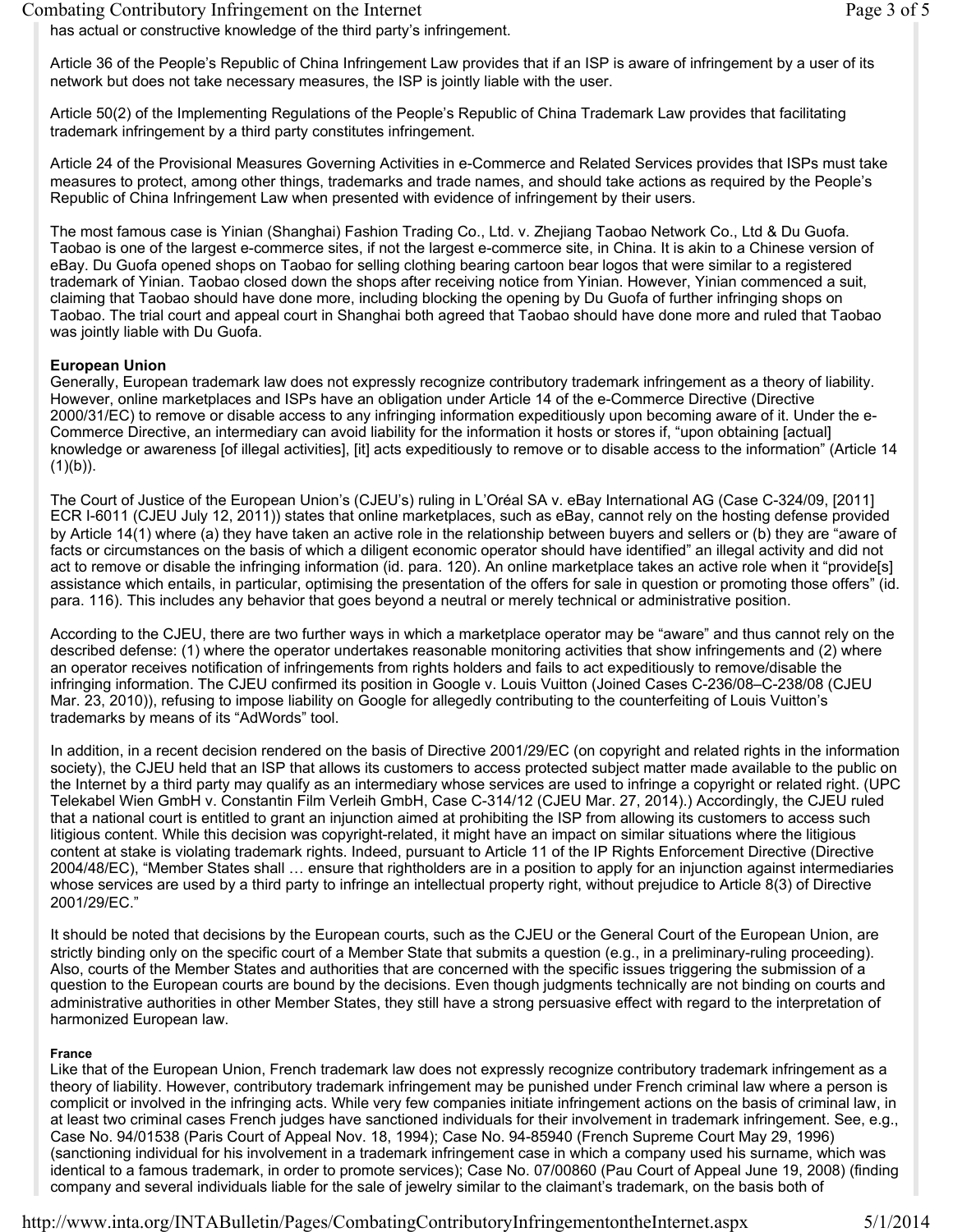#### Combating Contributory Infringement on the Internet Page 4 of 5

infringement and of involvement/complicity in the infringing acts).

#### **Germany**

Generally, in copyright and trademark law matters, German courts take the approach that third parties, such as ISPs, are not liable as perpetrators or participants. ISPs, however, may be liable for interference (Störerhaftung). To establish liability based on interference, a third party has to (1) deliberately and with proximate cause contribute to the procurement or maintenance of an unlawful encroachment, (2) even though it was de facto and de jure possible and reasonable to prevent the direct infringement, and (3) violate reasonable control obligations. I ZR 73/05 (Bundesgerichtshof (BGH) (German Federal Supreme Court) Apr. 30, 2008), 27—Internetversteigerung III. Interestingly, contributory liability in unfair trade practices cases, and recently in some copyright and trademark law decisions, is based on principles of direct infringement regarding duty of care or on participation (e.g., abetting).

The leading case for liability for interference on the Internet is Internetversteigerung III. The BGH found there was no liability for contributory infringement where "trademark infringements were not detectable in spite of the use of a reasonable filtering method and possible subsequent manual checks. If infringements are not recognizable even after the defendant, an online auction platform, has taken reasonable measures, there is no culpable breach of an obligation that could be penalized in summary proceedings."

Subsequent decisions have confirmed that ruling (e.g., 3 U 216/06 (Oberlandesgericht (OLG) Hamburg (Hamburg Court of Appeals) July 24, 2008) and I ZR 139/08 (BGH July 22, 2010)—Kinderhochstühle im Internet) and have also shown that the requirements for reasonable control obligations can be flexible and extensive. Factors such as private or commercial activities, as well as the purpose of the respective Internet service (e.g., targeted only at infringing content), influence the degree of reasonableness and have to be evaluated in a case-by-case analysis. For example, in the recent high-profile case of RapidShare v. Senator, I ZR 85/12 (BGH Aug. 15, 2013), the BGH held that RapidShare had to comply with extensive control obligations because of its knowledge of the hazardousness of its service. The Federal Supreme Court held that even though RapidShare could not control all data uploaded on its service, it procured copyright infringements by, inter alia, offering its service anonymously, rewarding extensive use that typically was related to illegal activities, and failing to apply measures to prevent similar infringements in the future (e.g., regularly scanning the link collection for obvious infringements). In Internetversteigerung III, the BGH made an interesting remark: It observed that more extensive control obligations may be necessary when well-known or famous trademarks, which are susceptible to infringements by third parties, are at stake. So far, however, the courts have not acted upon this remark.

#### **United Kingdom**

Third parties, and in particular online marketplaces, usually will not be found liable in the United Kingdom when their facilities do not inherently lead to trademark infringement and are capable of use in a way that does not infringe third-party marks. The leading authority for this principle is *L'Oréal SA v. eBay International AG*, [2009] EWHC 1094 (Ch). The court held that eBay was not jointly liable for acts of trademark infringement carried out by the individual sellers who used the eBay site. It relied on the principle set out in *Credit Lyonnais v. ECGD*, [1998] 1 Lloyd's Rep. 19, namely that "mere assistance, even knowing assistance, does not suffice to make the 'secondary' party liable as a joint tortfeasor. What he does must go further. He must have conspired with the primary party or procured or induced his commission of the tort." Even though eBay could be said to have facilitated the infringement of third-party trademarks and profited from such acts, that was insufficient to make it jointly liable. Some of the issues in this case (in relation to Article 14 of the e-Commerce Directive, for example) were referred to the CJEU, whose decisions are discussed above.

#### **Summary**

Brand owners should carefully consider how to obtain jurisdiction over online entities, which may be located in jurisdictions with unfavorable or difficult-to-enforce trademark laws. In the United States, evidence that an online service provider "interacts" with local customers is vital to establishing jurisdiction. In *Chloe SAS v. Sawabeh Information Service Co*., a California federal district court found that it had jurisdiction over corporate defendants located in Pakistan and Saudi Arabia. The court found, among other things, that the corporate defendants' "highly interactive web site" permitted businesses to offer for sale counterfeit luxury goods and was intended to be used by Californians. 2013 BL 286656, at \*17. This decision followed prior cases such as *Mavrix Photo, Inc. v. Brand Technologies, Inc.*, 647 F.3d 1218, 1229 (9th Cir. 2011), where the court considered, among other things, the "interactivity" of the defendant's website in determining whether there was jurisdiction over the defendant.

Similar factors can support jurisdiction in other countries. For example, in the United Kingdom, jurisdiction will be found to exist where the website is "aimed and directed" at a consumer in the United Kingdom (*Dearlove v. Combs*, [2007] EWHC 375 (Ch)). This will ultimately depend upon the circumstances and, in particular, upon the intention of the website owner and what the reader will understand if he or she accesses the site (*1-800 FLOWERS v. Phonenames Ltd,* [2001] EWCA Civ 721).

In sum, the jurisdiction where a case is filed can dictate whether a claim for contributory infringement will be successful. But no matter what the country, it is critical for brand owners to actively police online infringement to combat counterfeiting.

Although every effort has been made to verify the accuracy of items in the INTA Bulletin, readers are urged to check independently on matters of specific concern or interest.

#### © 2014 International Trademark Association